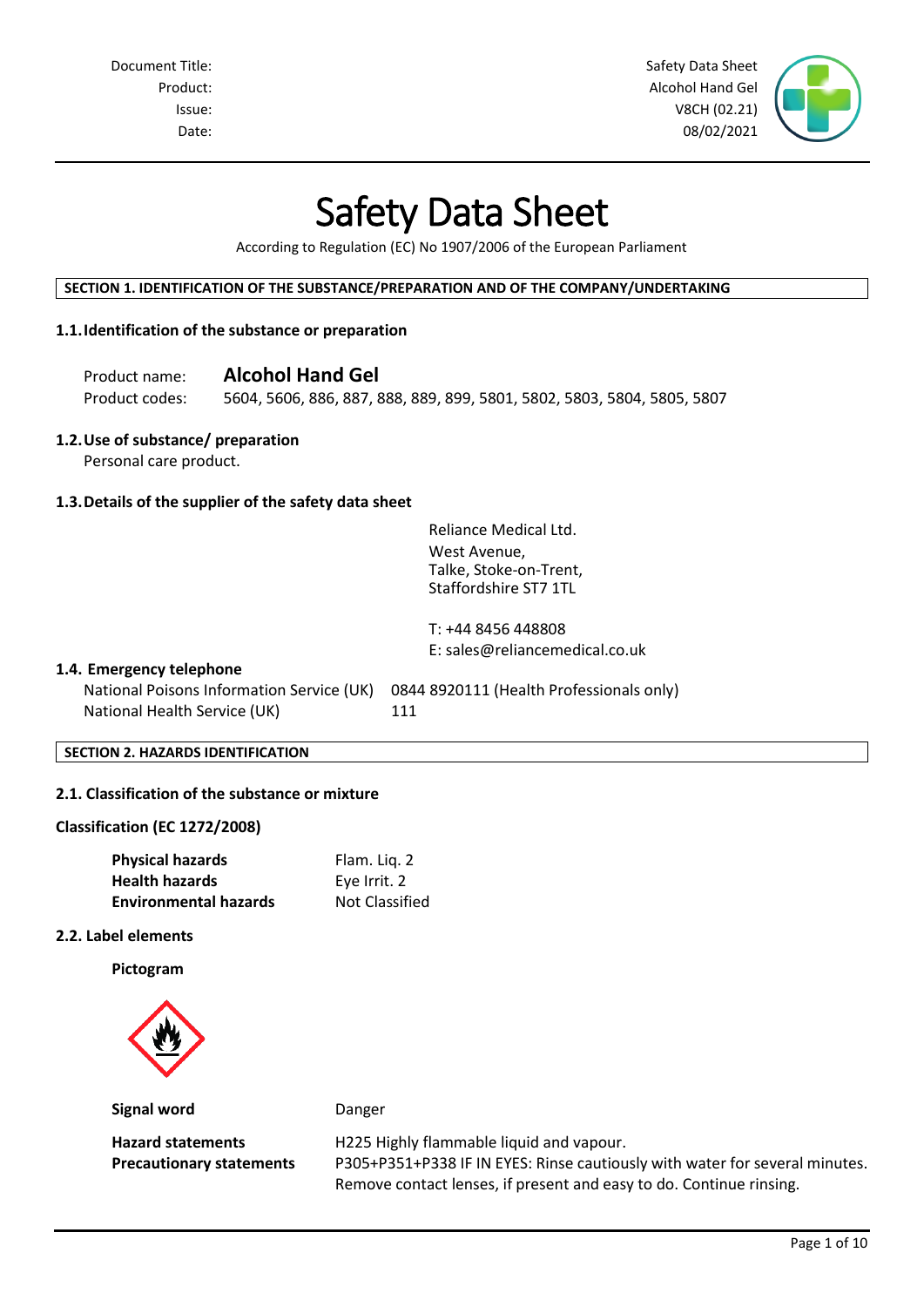Document Title: Safety Data Sheet Number of Safety Data Sheet Number of Safety Data Sheet Number of Safety Data Sheet Product: Alcohol Hand Gel and Gel and Gel and Gel and Gel and Gel and Gel and Gel and Gel and Gel and Gel and Gel and Gel and Gel and Gel and Gel and Gel and Gel and Gel and Gel and Gel and Gel and Gel and Gel and Gel and Issue: V8CH (02.21) Date: 08/02/2021

#### **Statements on the label of the cosmetic product**

Store in a cool, dry place below  $25^{\circ}$ C. Flammable liquid and vapour. Keep out of reach of children. Keep away from heat/ sparks/ open flames/ hot surfaces. No smoking. Keep container tightly closed. IF SWALLOWED: Call a Poison Centre or Doctor if you feel unwell. IN EYES: Rinse cautiously with water for several minutes. Remove contact. lenses, if present and easy to do. Continue rinsing.

#### **2.3. Other hazards**

This product does not contain any substances classified as PBT or vPvB.

# **SECTION 3. COMOSITION/ INFORMATION ON INGREDIENTS**

#### **3.1. Substance**

Not applicable.

#### **3.2. Composition**

| <b>Chemical name</b>                                                          | CAS No. | EC No.    | %  |                | Classification 1999/45/EC   Classification (EC) No 1272/2008 |
|-------------------------------------------------------------------------------|---------|-----------|----|----------------|--------------------------------------------------------------|
| Ethanol                                                                       | 64-17-5 | 200-578-6 | 70 | F; R1. Xi; R41 | H225, H319                                                   |
| See Section 16 for full tout of the B Bhrases and H statements declared above |         |           |    |                |                                                              |

See Section 16 for full text of the R Phrases and H statements declared above.

There is no additional ingredient present which, within the current knowledge of the supplier and in the concentrations applicable, are classified as hazardous to health or the environment and hence require reporting in this section.

#### **SECTION 4. FIRST AID MEASURES**

#### **4.1. Description of first aid measures**

- **Eye contact** Immediately flush eyes with large amounts of water and continue flushing until irritation subsides.
- **Skin contact** Product is intended to come into contact with skin. In rare cases irritation may occur, in which case wash with warm soapy water. If irritation persists, seek medical attention
- **Ingestion** Rinse out mouth with water. DO NOT INDUCE VOMITING.
- **Inhalation** The risk of inhalation is low when used in normal conditions and due to the small package volume. Remove person suffering from inhalation symptoms to fresh air, keep warm and rest comfortably. If symptoms persist, seek medical attention.

#### **4.2. Most important symptoms and effects, both acute and delayed.**

- **Inhalation** Exposure to high concentrations may cause dizziness, headache, dry/sore throat, coughing. Upper respiratory irritation.
- **Ingestion** May cause stomach pain, vomiting., diarrhoea, nausea, headache, dizziness, and intoxication.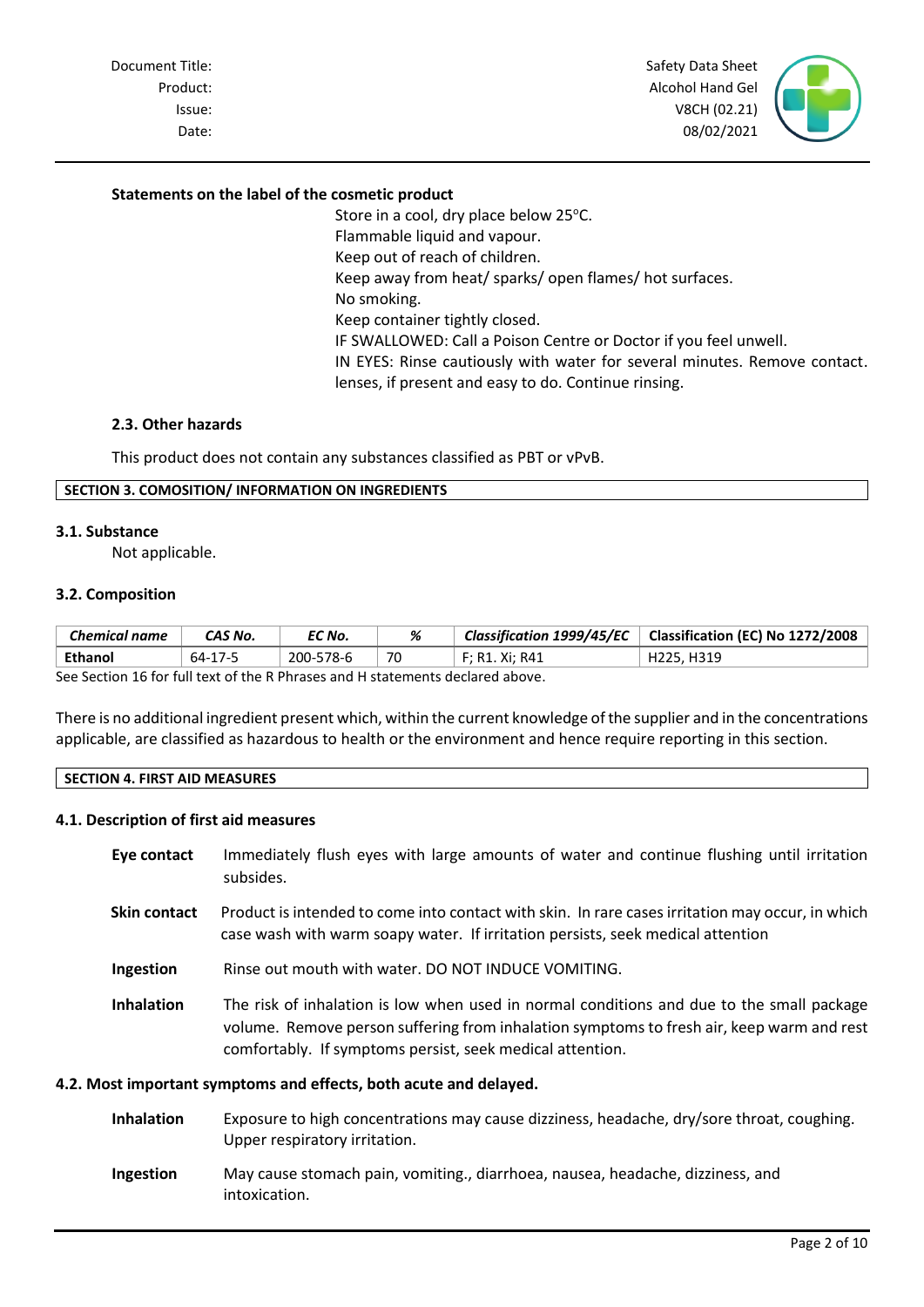

**Skin contact** Product is intended to come into contact with skin. in rare cases irritation may occur.

**Eye contact** Prolonged contact may cause irritation, redness and/or tearing.

# **SECTION 5. FIRE-FIGHTING MEASURES**

#### **5.1. Extinguishing media**

| Suitable extinguishing media   | Extinguish with alcohol-resistant foam, carbon dioxide or dry powder.  |  |
|--------------------------------|------------------------------------------------------------------------|--|
|                                | Water spray, fog or mist.                                              |  |
| Unsuitable extinguishing media | Do not use water jet as an extinguisher, as this will spread the fire. |  |

#### **5.2. Special hazards arising from the substance or mixture**

| Specific hazards during firefighting | Product is highly flammable. Thermal decomposition or combustion       |  |  |
|--------------------------------------|------------------------------------------------------------------------|--|--|
|                                      | products may include the following substances: Toxic gases or          |  |  |
|                                      | vapours. Carbon monoxide (CO). Carbon dioxide (CO2). Vapours may       |  |  |
|                                      | be ignited by a spark, a hot surface, or an ember. Vapours are heavier |  |  |
|                                      | than air and may travel along the floor and accumulate in the bottom   |  |  |
|                                      | of containers. Vapours are heavier than air and may spread near        |  |  |
|                                      | ground and travel a considerable distance to a source of ignition and  |  |  |
|                                      | flash back. Solvent vapours may form explosive mixtures with air.      |  |  |

# **5.3. Advice for firefighter**

| <b>Protective actions during firefighting</b> | Withdraw immediately in case of rising sound from venting safety<br>device or any discoloration of tanks due to fire. Cool containers<br>exposed to heat with water spray and remove them from the fire area<br>if it can be done without risk. Wear self-contained breathing<br>apparatus. |
|-----------------------------------------------|---------------------------------------------------------------------------------------------------------------------------------------------------------------------------------------------------------------------------------------------------------------------------------------------|
| Special protective equipment                  | Wear positive-pressure self-contained breathing apparatus (SCBA)<br>and appropriate protective clothing. Wear positive-pressure self-<br>contained breathing apparatus (SCBA) and appropriate protective<br>clothing.                                                                       |

## **SECTION 6. ACCIDENTAL RELEASE MEASURES**

# **6.1. Personal precautions, protective equipment and emergency procedures.**

Wear protective clothing as described in Section 8 of this safety data sheet.

# **6.2. Environmental precautions**

Do not discharge into drains or watercourses or onto the ground. Contain spillage with sand, earth or other suitable non-combustible material.

## **6.3. Methods and material for containment and cleaning up**

Eliminate all sources of ignition. No smoking, sparks, flames or other sources of ignition near spillage. Provide adequate ventilation. Absorb in vermiculite, dry sand or earth and place into containers. Wash thoroughly after dealing with a spillage.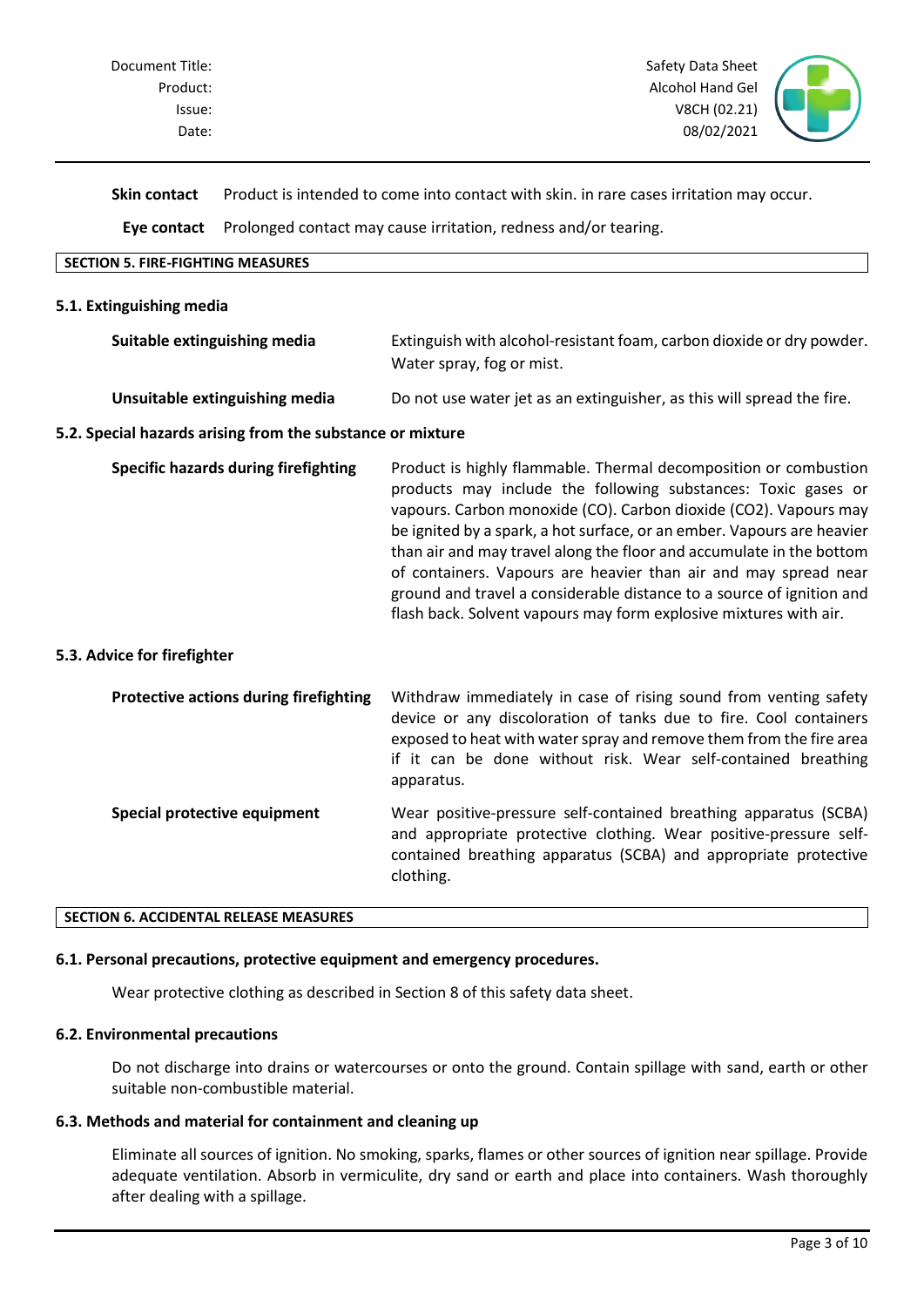Document Title: Safety Data Sheet Nicolas Assets Assets Assets Assets Assets Assets Assets Assets Assets Assets Assets Assets Assets Assets Assets Assets Assets Assets Assets Assets Assets Assets Assets Assets Assets Asset Product: Alcohol Hand Gel and Gel and Gel and Gel and Gel and Gel and Gel and Gel and Gel and Gel and Gel and Gel and Gel and Gel and Gel and Gel and Gel and Gel and Gel and Gel and Gel and Gel and Gel and Gel and Gel and Issue: V8CH (02.21) Date: 08/02/2021

# **6.4. Reference to other sections**

For personal protection, see Section 8. For waste disposal, see section 13.

# **SECTION 7. HANDLING AND STORAGE**

#### **7.1. Precautions for safe handling**

Take necessary action to avoid static electricity discharge (which might cause ignition of organic vapours). Keep away from fire, sparks and heated surfaces. Avoid contact with eyes.

# **7.2. Conditions for safe storage, including any incompatibilities**

| Storage precautions | Store in tightly closed original container in a dry, cool and well-ventilated place. Keep |
|---------------------|-------------------------------------------------------------------------------------------|
|                     | away from heat, sparks and open flame.                                                    |

**Storage class** Flammable liquid storage.

#### **7.3. Specific end use(s)**

No specific uses identified.

| <b>SECTION 8. EXPOSURE CONTROL</b> |  |
|------------------------------------|--|
|                                    |  |

# **8.1. Control parameters**

#### Occupational exposure limits

# ETHANOL

Long-term exposure limit (8-hour TWA): WEL 1000 ppm 1920 mg/m<sup>3</sup> Short-term exposure limit (15-minute): WEL

| <b>DNEL</b> | Industry - Inhalation; Short term local effects: 1900 mg/m <sup>3</sup><br>Industry - Dermal; Long term systemic effects: 343 mg/kg/day<br>Industry - Inhalation; Long term systemic effects: 950 mg/m <sup>3</sup><br>Consumer - Inhalation; Short term local effects: 950 mg/m <sup>3</sup><br>Consumer - Dermal; Long term systemic effects: 206 mg/kg/day<br>Consumer - Inhalation; Long term systemic effects: 114 mg/m <sup>3</sup><br>Consumer - Oral; Long term systemic effects: 87 mg/kg/day |
|-------------|--------------------------------------------------------------------------------------------------------------------------------------------------------------------------------------------------------------------------------------------------------------------------------------------------------------------------------------------------------------------------------------------------------------------------------------------------------------------------------------------------------|
| <b>PNEC</b> | - Fresh water; Long term 0.96 mg/l                                                                                                                                                                                                                                                                                                                                                                                                                                                                     |

- Marine water; Long term 0.79 mg/l
- Sediment; Long term 3.6 mg/kg
- Soil; Long term 0.63 mg/kg

# **8.2. Exposure controls**

#### **Protective equipment:**

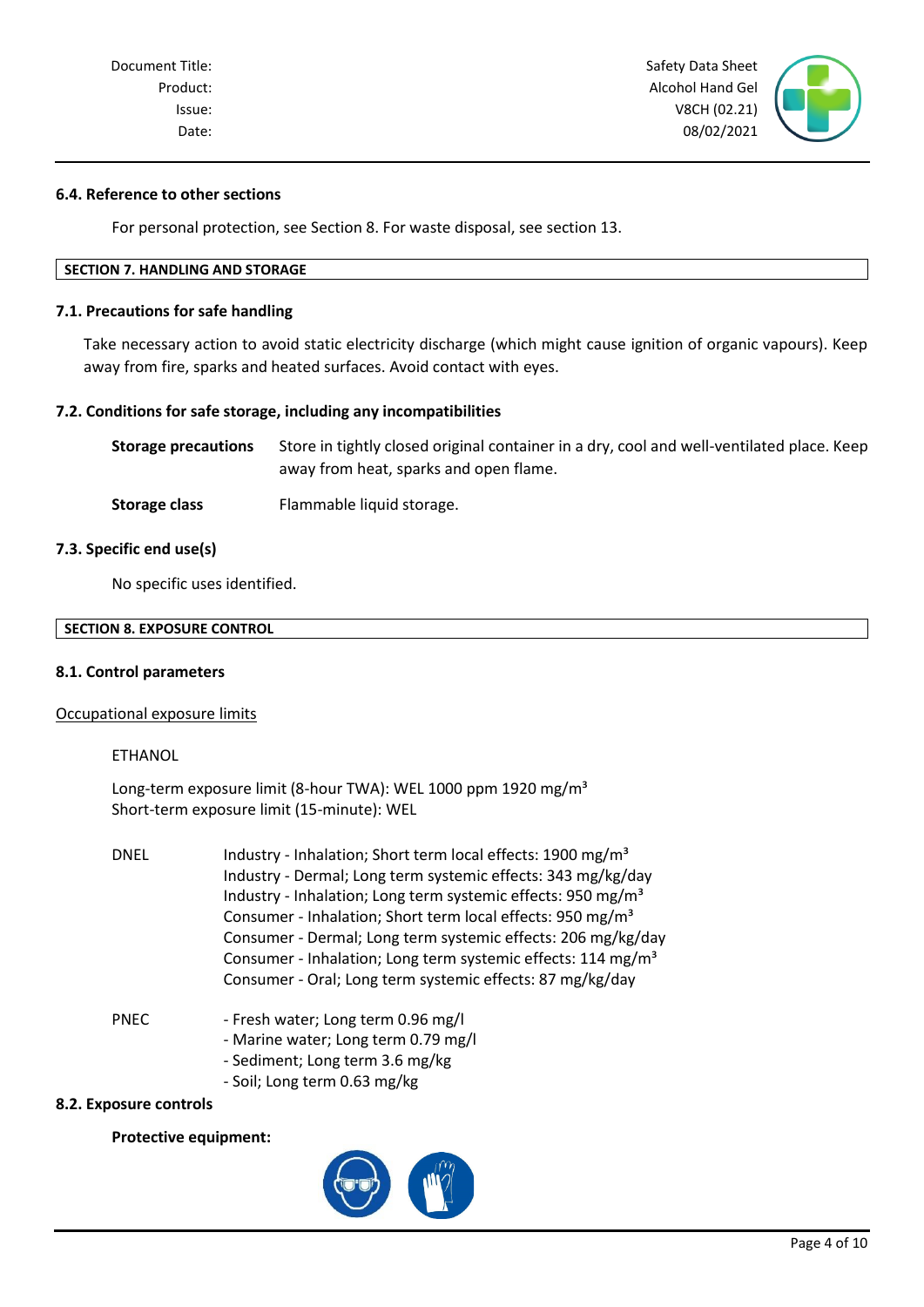| Document Title: | Safety Data Sheet |  |
|-----------------|-------------------|--|
| Product:        | Alcohol Hand Gel  |  |
| lssue:          | V8CH (02.21)      |  |
| Date:           | 08/02/2021        |  |
|                 |                   |  |

| <b>Eye/Face Protection</b> | Recommended when manufacturing or when is a risk of the product getting in the<br>eyes.                                                                                                  |  |
|----------------------------|------------------------------------------------------------------------------------------------------------------------------------------------------------------------------------------|--|
| <b>Skin Protection</b>     | Gloves recommended when manufacturing.                                                                                                                                                   |  |
| <b>Personal Hygiene</b>    | Consumption of food and beverage should be avoided in work areas where<br>hydrocarbons are present. Always wash hand and face with soap and water before<br>eating, drinking or smoking. |  |

# **SECTION 9. PRYSICAL AND CHEMICAL PROPERTIES**

#### **9.1. Information on basic physical and chemical properties**

| Colour                    | From transparent clear to blue |
|---------------------------|--------------------------------|
| <b>Physical state</b> Gel |                                |
| Odour                     | Characteristic                 |
| рH                        | $6.5 - 7.5$                    |
| Flash point               | 16°C (70% solution)            |

#### **9.2. Other information**

**VOC** 70%

## **SECTION 10. STABILITY AND REACTIVITY**

# **10.1. Reactivity**

There are no known reactivity hazards associated with this product.

#### **10.2. Stability**

Stable at normal ambient temperatures and when used as recommended.

## **10.3. Possibility of hazardous reactions**

Not known.

# **10.4. Conditions to avoid**

Avoid heat, flames, and other sources of ignition. Avoid exposure to high temperatures or direct sunlight.

#### **10.5. Incompatible materials**

Alkali metals. Acetic anhydride.

# **10.6. Hazardous decomposition**

Thermal decomposition or combustion may liberate carbon oxides and other toxic gases or vapours. Carbon monoxide (CO). Carbon dioxide  $(CO<sub>2</sub>)$ .

**SECTION 11. TOXICOLOGICAL INFORMATION**

#### **11.1. Information on toxicological effects**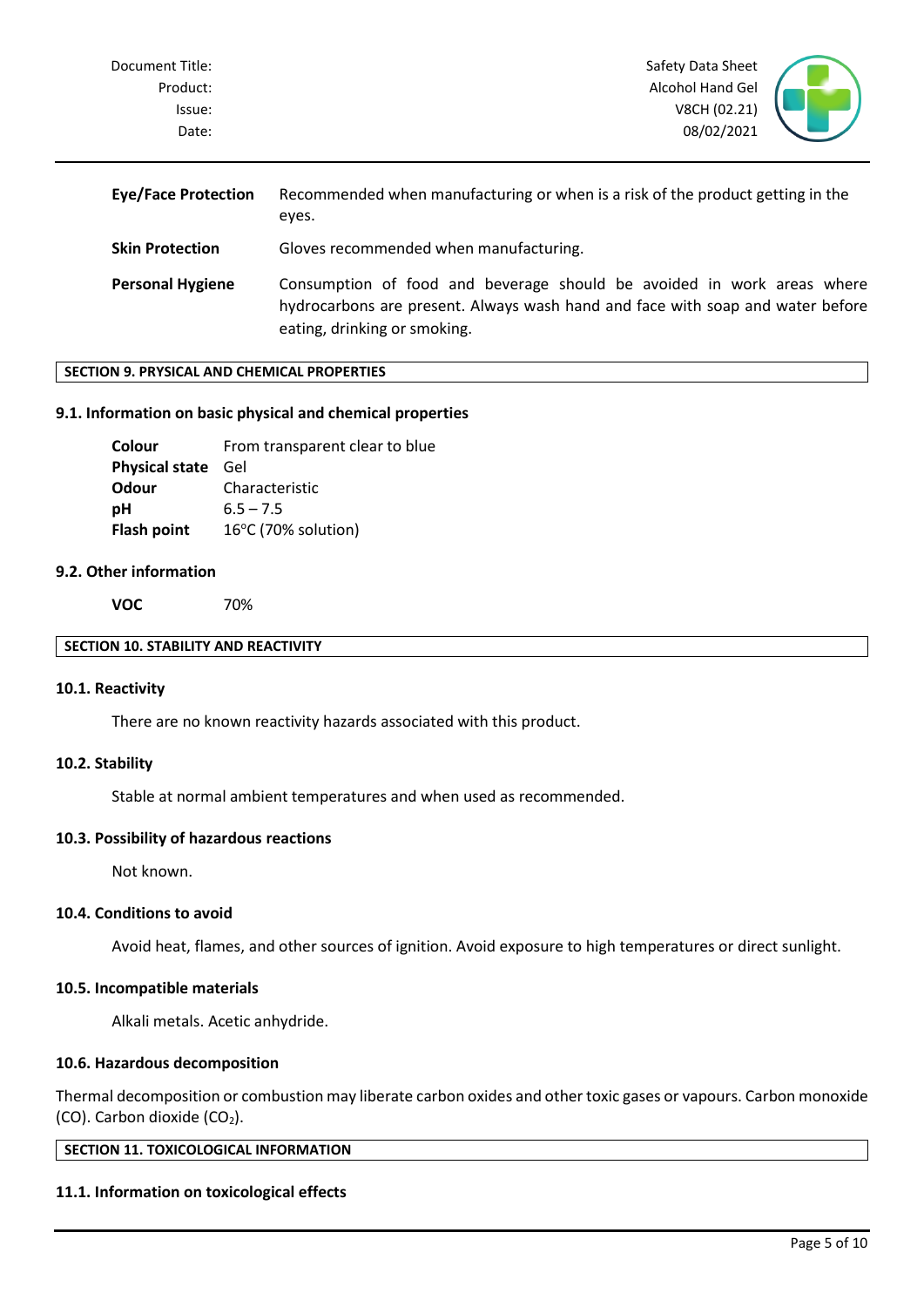Product: Alcohol Hand Gel Issue: V8CH (02.21) Date: 08/02/2021



The information in this section is based on ETHANOL.

| <b>Toxicological information</b>                                |                                                                                                                                                                                                                                                                                                                                                                                                                                                                                             |                                    |
|-----------------------------------------------------------------|---------------------------------------------------------------------------------------------------------------------------------------------------------------------------------------------------------------------------------------------------------------------------------------------------------------------------------------------------------------------------------------------------------------------------------------------------------------------------------------------|------------------------------------|
| <b>Acute toxicity - oral</b><br>Species                         | Acute toxicity oral (LD <sub>50</sub> mg/kg)<br>Notes (oral LD <sub>50</sub> )                                                                                                                                                                                                                                                                                                                                                                                                              | 10,470.0<br>Rat<br>Low toxicity.   |
| Acute toxicity - dermal<br><b>Species</b>                       | Acute toxicity dermal (LD <sub>50</sub> mg/kg)<br>Notes (dermal LD <sub>50</sub> )                                                                                                                                                                                                                                                                                                                                                                                                          | 2,000.0<br>Rabbit<br>Low toxicity. |
| Acute toxicity - inhalation<br>Species                          | Acute toxicity (LC <sub>50</sub> vapours mg/l)<br>ATE inhalation (vapours mg/l)                                                                                                                                                                                                                                                                                                                                                                                                             | 124.7<br>Rat<br>124.7              |
| Skin corrosion/irritation                                       | <b>Animal data</b>                                                                                                                                                                                                                                                                                                                                                                                                                                                                          | Not irritating.                    |
| Serious eye damage/irritation                                   |                                                                                                                                                                                                                                                                                                                                                                                                                                                                                             | Irritating.                        |
| <b>Skin sensitisation</b>                                       | Guinea pig maximization test (GPMT) - Guinea pig: Not sensitising.                                                                                                                                                                                                                                                                                                                                                                                                                          |                                    |
| <b>Germ cell mutagenicity</b><br><b>Genotoxicity - in vitro</b> |                                                                                                                                                                                                                                                                                                                                                                                                                                                                                             | Negative.                          |
| Carcinogenicity                                                 | There is no evidence that the product can cause cancer.                                                                                                                                                                                                                                                                                                                                                                                                                                     |                                    |
| <b>Reproductive toxicity</b>                                    | This substance has no evidence of toxicity to reproduction.                                                                                                                                                                                                                                                                                                                                                                                                                                 |                                    |
|                                                                 | Specific target organ toxicity - repeated exposure STOT<br>NOAEL 1730 mg/kg, Oral, Rat                                                                                                                                                                                                                                                                                                                                                                                                      |                                    |
|                                                                 | General information Prolonged and repeated contact with solvents over a long period may lead to<br>permanent health problems.                                                                                                                                                                                                                                                                                                                                                               |                                    |
| Inhalation                                                      | Vapours may irritate throat/respiratory system. Symptoms following overexposure<br>may include the following: Coughing. Prolonged inhalation of high concentrations<br>may damage respiratory system. Vapours in high concentrations are narcotic.<br>Symptoms following overexposure may include the following: Headache. Fatigue.<br>Dizziness. Nausea, vomiting. Aspiration hazard if swallowed. Entry into the lungs<br>Following ingestion or vomiting may cause chemical pneumonitis. |                                    |
| Ingestion                                                       | Ingestion may cause severe irritation of the mouth, the oesophagus and the<br>gastrointestinal tract. Irritating. Symptoms following overexposure may include the<br>following: Dizziness. Nausea, vomiting. Swallowing concentrated chemical may<br>cause severe internal injury. Pneumonia may be the result if vomited material<br>containing solvents reaches the lungs.                                                                                                                |                                    |
| <b>Skin contact</b>                                             | Product has a defatting effect on skin. May cause allergic contact eczema. May                                                                                                                                                                                                                                                                                                                                                                                                              |                                    |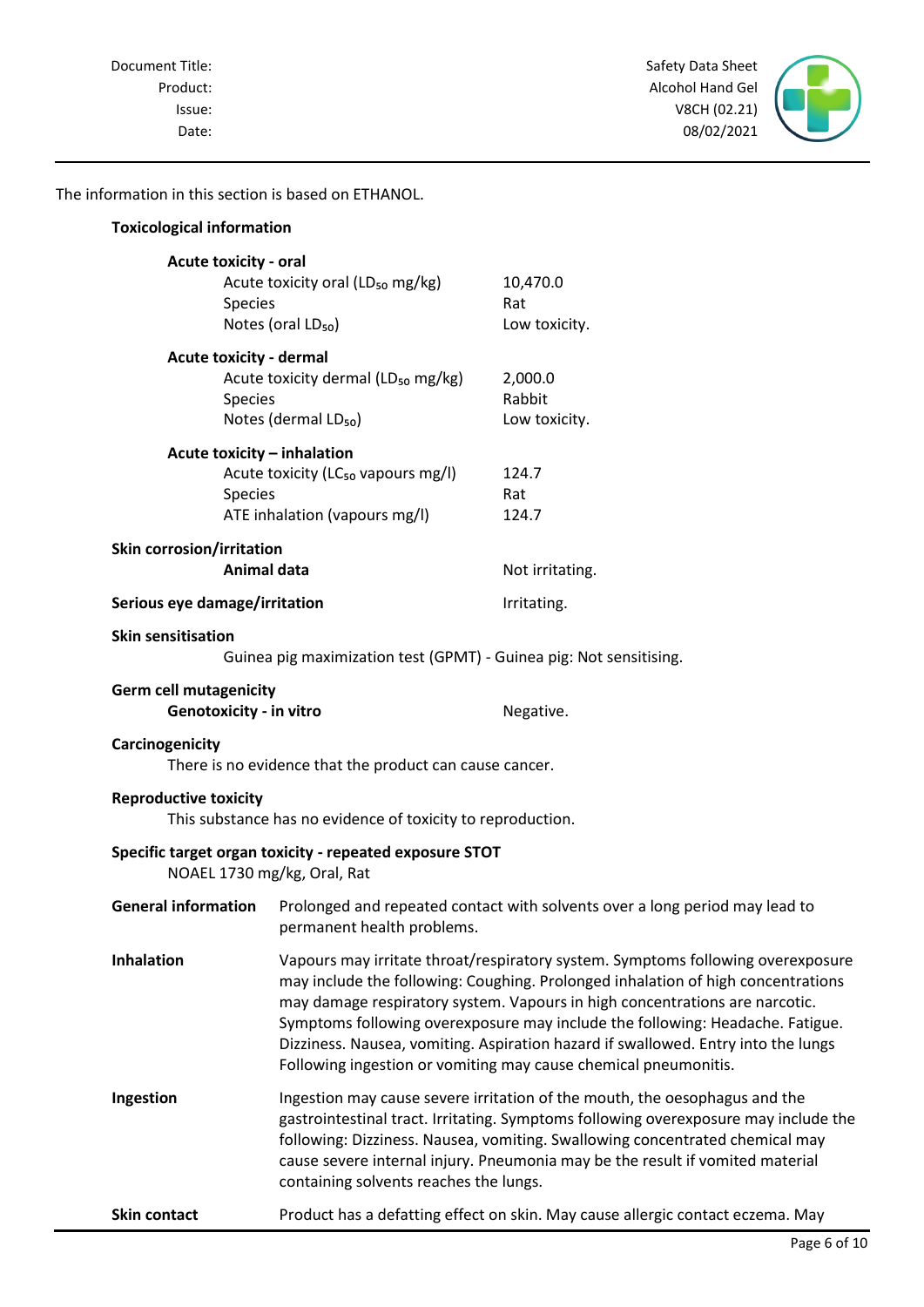| Document Title:<br>Product:<br>Issue:<br>Date: | Safety Data Sheet<br>Alcohol Hand Gel<br>V8CH (02.21)<br>08/02/2021                                                                                                                                                          |  |
|------------------------------------------------|------------------------------------------------------------------------------------------------------------------------------------------------------------------------------------------------------------------------------|--|
| Eye contact                                    | cause sensitisation or allergic reactions in sensitive individuals.<br>Severe irritation, burning and tearing. Risk of serious damage to eyes. A single<br>exposure may cause the following adverse effects: Corneal damage. |  |

#### **SECTION 12. ECOLOGICAL INFORMATION**

# **12.1. Toxicity**

The information in this section are based on ETHANOL.

**Acute toxicity - fish** LC50, 96 hours: 15300 mg/l, Pimephales promelas (Fat-head Minnow), : 11200 mg/l, Onchorhynchus mykiss (Rainbow trout) 24 h

# **Acute toxicity – aquatic invertebrates**

EC<sub>50</sub>, 48 hours:  $> 10000$  mg/l, Daphnia magna, : 858 mg/l, 24 h Artemia salina.

# **12.2. Persistence and degradability**

The product is expected to be biodegradable.

# **12.3. Bio accumulative potential**

No data available on bioaccumulation.

#### **12.4. Mobility in soil**

The product is soluble in water.

# **12.5. Results of PBT and vPvB assessment**

This product does not contain any substances classified as PBT or vPvB.

# **12.6. Other adverse effects**

None known.

| SECTION 13. DISPOSAL CONSIDERATIONS |
|-------------------------------------|
|-------------------------------------|

#### **13.1. Waste treatment methods**

| <b>General information</b> | Dispose of waste to licensed waste disposal site in accordance with the requirements<br>of the local Waste Disposal Authority.                                                 |
|----------------------------|--------------------------------------------------------------------------------------------------------------------------------------------------------------------------------|
| <b>Disposal methods</b>    | Reuse or recycle products wherever possible. Dispose of waste to licensed waste<br>disposal site in accordance with the requirements of the local Waste Disposal<br>Authority. |

# **SECTION 14. TRANSPORT INFORMATION**

## **14.1. UN number**

UN No. (ADR/RID) 1170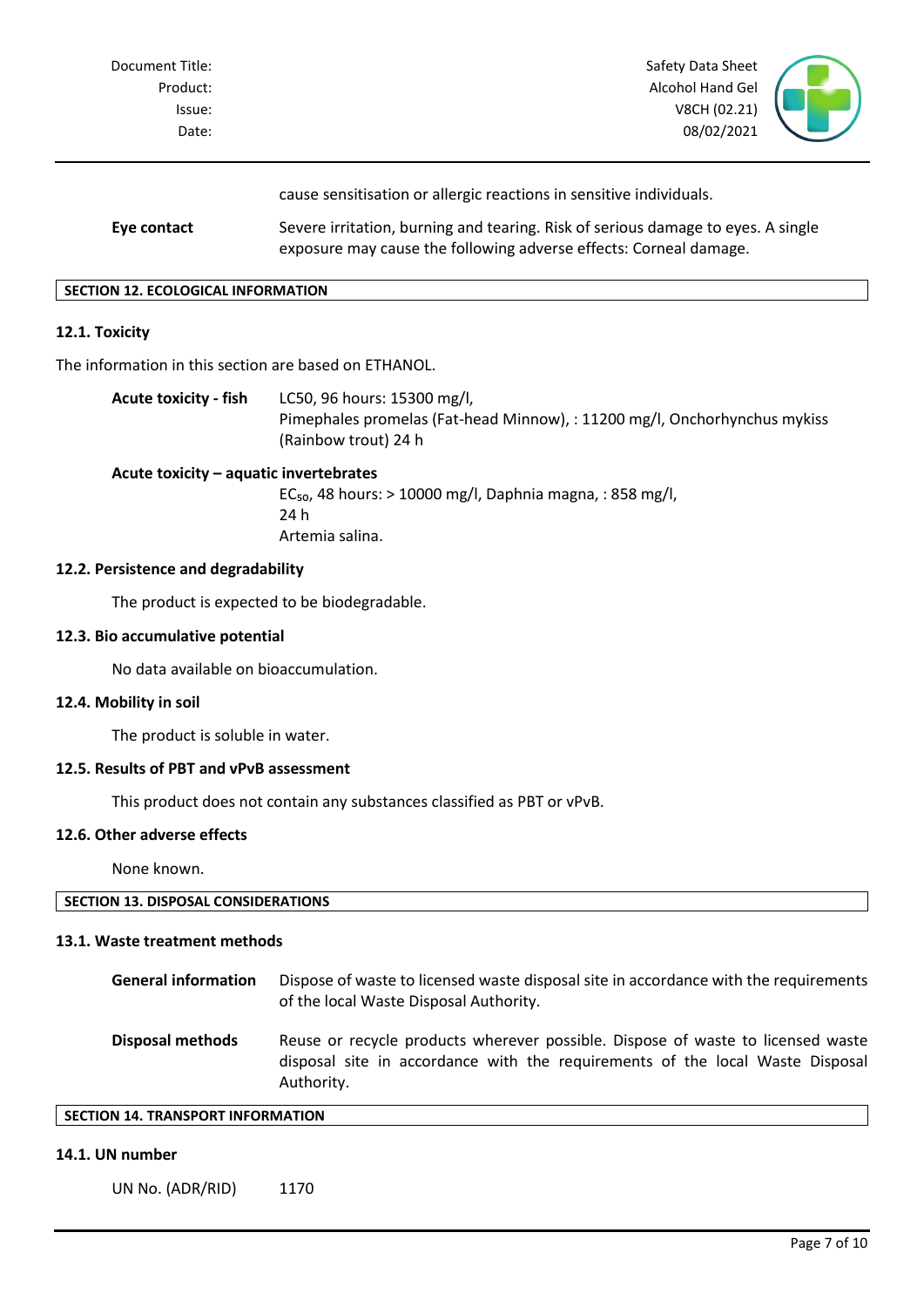

| UN No. (IMDG) | 1170 |
|---------------|------|
| UN No. (ICAO) | 1170 |
| UN No. (ADN)  | 1170 |

# **14.2. UN proper shipping name**

| Proper shipping name (ADR/RID) | ETHANOL (ETHYL ALCOHOL) or ETHANOL SOLUTION (ETHYL<br>ALCOHOL SOLUTION) |
|--------------------------------|-------------------------------------------------------------------------|
| Proper shipping name (IMDG)    | ETHANOL (ETHYL ALCOHOL) or ETHANOL SOLUTION (ETHYL<br>ALCOHOL SOLUTION) |
| Proper shipping name (ICAO)    | ETHANOL (ETHYL ALCOHOL) or ETHANOL SOLUTION (ETHYL<br>ALCOHOL SOLUTION) |
| Proper shipping name (ADN)     | ETHANOL (ETHYL ALCOHOL) or ETHANOL SOLUTION (ETHYL                      |

ALCOHOL SOLUTION)

# **14.3. Transport hazard class(es)**

| <b>ADR/RID class</b>        |    |
|-----------------------------|----|
| ADR/RID classification code | F1 |
| ADR/RID label               | 3  |
| <b>IMDG class</b>           | 3  |
| ICAO class/division         | 3  |
| ADN class                   | з  |
|                             |    |

Transport labels



# **14.4. Packing group**

| ADR/RID packing group     | Ш |
|---------------------------|---|
| <b>IMDG</b> packing group | н |
| ADN packing group         | н |
| ICAO packing group        | н |

# **14.5. Environmental hazards**

| Environmentally hazardous substance/marine pollutant |                | No |
|------------------------------------------------------|----------------|----|
| 14.6. Special precautions for user                   |                |    |
| EmS                                                  | $F-E. S-D$     |    |
| <b>Emergency Action Code</b>                         | $\bullet$ 2 YF |    |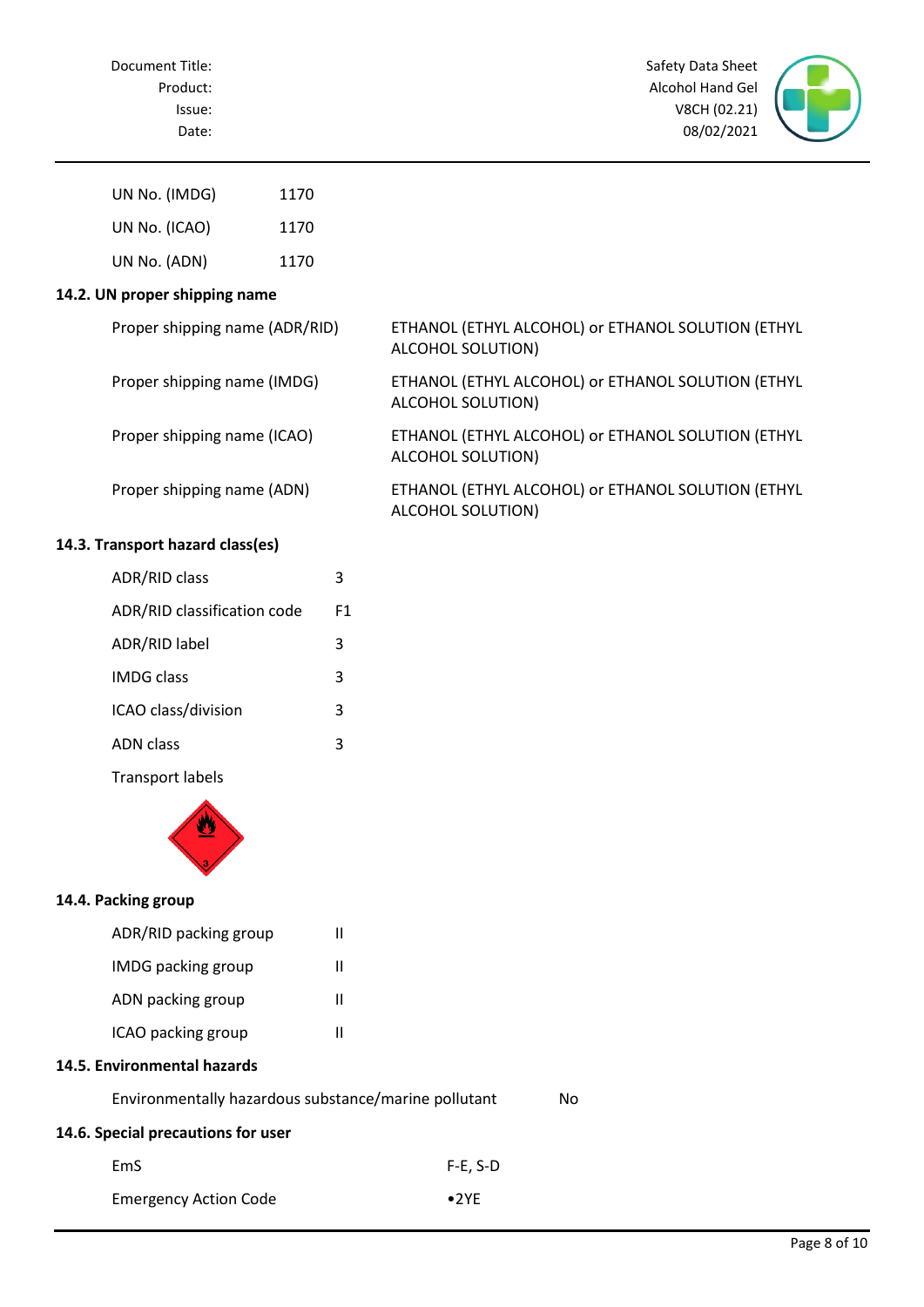

| Hazard Identification Number (ADR/RID) | 33    |
|----------------------------------------|-------|
| Tunnel restriction code                | (D/E) |

# **14.7. Transport in bulk according to Annex II of MARPOL and the IBC Code**

#### **SECTION 15. REGULATORY INFORMATION**

# **15.1. Safety, health and environmental regulations/legislation specific for the substance or mixture**

*Regulation (EC) No 1907/2006 of the European Parliament and of the Council of 18zDecember 2006 concerning the Registration, Evaluation, Authorisation and Restriction of Chemicals (REACH) (as amended).*

*Regulation (EC) No 1272/2008 of the European Parliament and of the Council of 16 December 2008 on classification, labelling and packaging of substances and mixtures (as amended).*

*Commission Directive 91/322/EEC of 29 May 1991 on establishing indicative limit values by implementing Council Directive 80/1107/EEC on the protection of workers from the risks related to exposure to chemical, physical and biological agents at work.*

*Commission Directive 2000/39/EC of 8 June 2000 establishing a first list of indicative occupational exposure limit values in implementation of Council Directive 98/24/EC on the protection of the health and safety of workers from the risks related to chemical agents at work (as amended).*

#### **15.2. Chemical safety assessment**

No chemical safety assessment has been carried out.

| <b>SECTION 16. OTHER INFORMATION</b> |                                                                                              |
|--------------------------------------|----------------------------------------------------------------------------------------------|
|                                      |                                                                                              |
| <b>General information</b>           | The product has been classified as a cosmetic. Always read the label and product information |

#### **Key literature references and sources for data**

before use.

Approved Supply List Dangerous Substances Directive Dangerous Preparations Directive

**Revision comments** SDS created in line with REGULATION (EC) No 1272/2008 on Classification, Labelling and Packaging of Substances and Mixtures (as amended).

**Revision date** 11/06/2020

**Revision** V6

**Supersedes date** 09/03/2020

#### **Risk phrases in full**

R11 Highly flammable R41 Risk of serious damage to eyes. R67 Vapours may cause drowsiness and dizziness.

#### **Hazard statements in full**

H225 Highly flammable liquid and vapour.

H226 Flammable liquid and vapour.

H318 Causes serious eye damage.

H319 Causes serious eye irritation.

H336 May cause drowsiness or dizziness.